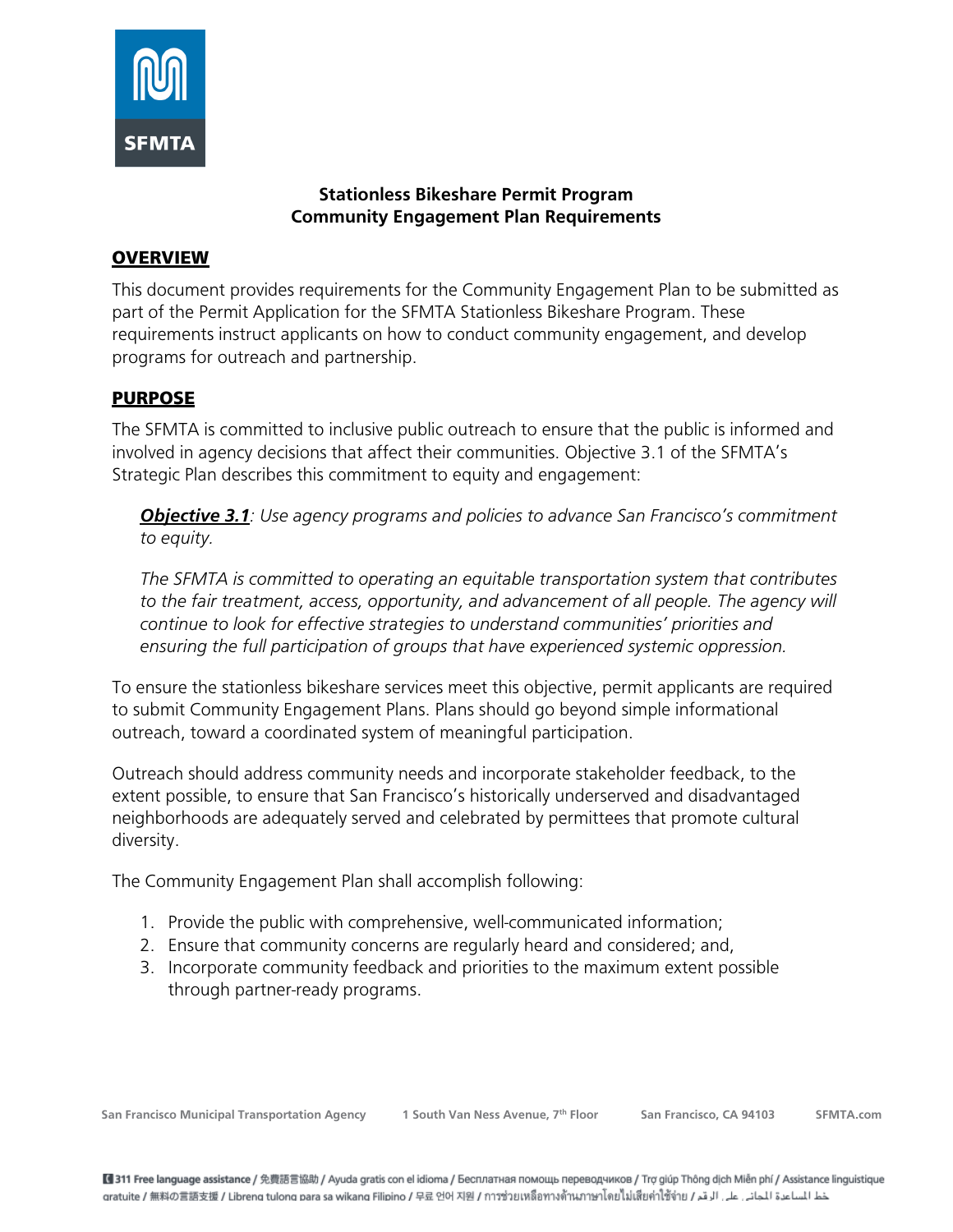

### COMMUNITY ENGAGEMENT PLAN REQUIREMENTS

Applicants' community engagement plans shall confirm and describe the following elements:

- **A communications strategy routinely updated upon any service change**, related to pricing, service area, devices, membership programs, or operations. The strategy should provide the public with comprehensive, up-to-date information. Updates on changes will appear on social media, and be logged in a searchable service change updates page on the operator website, along with a browse-able record of all previous updates.
- **Maintain a shared database for community feedback concerns** in a searchable format as designated by and shared with the SFMTA, to be regularly monitored, considered, and addressed.
- **An annotated record of community engagement efforts** in the form of a searchable log of meetings with agendas, discussion notes, and comments from community stakeholders, their concerns, and an explanation of how the prospective permittee responded.
- **A community engagement staffing plan** with key staff specifically dedicated to community engagement, including relevant experience and their specific role for outreach. Staffing plans should also indicate how consultant and/or non-profit partners will be used to supplement outreach efforts (if applicable). And any updates to these teams should be tracked in regular updates to the staffing plan.
- **A culturally sensitive marketing plan** tailored to neighborhoods by developing culturally sensitive approaches. Specific attention to communities of concern and cultural districts should consider language needs, offer opportunities to meaningfully incorporate cultural heritage, and address how programs reflect community sensibilities and the unique cultural landscapes of these areas.
- **Partner-ready programs** with established process, dedicated staff, and proper resources, that engage communities in the following areas:
	- o Local hiring to facilitate employment of San Francisco and other Bay Area residents for all levels within the permittee's company, with special attention to generate employment opportunities for formerly incarcerated people and immigrant communities, along with internship opportunities for youth and other people entering the work force.
	- o Community Based Organization access to promote low-income programs or discounted memberships, especially for service and/or non-profit organizations.
	- o Bicycle safety courses with LCI-certified instructors, offered in multiple languages, and in neighborhoods as requested, including supplemental youth